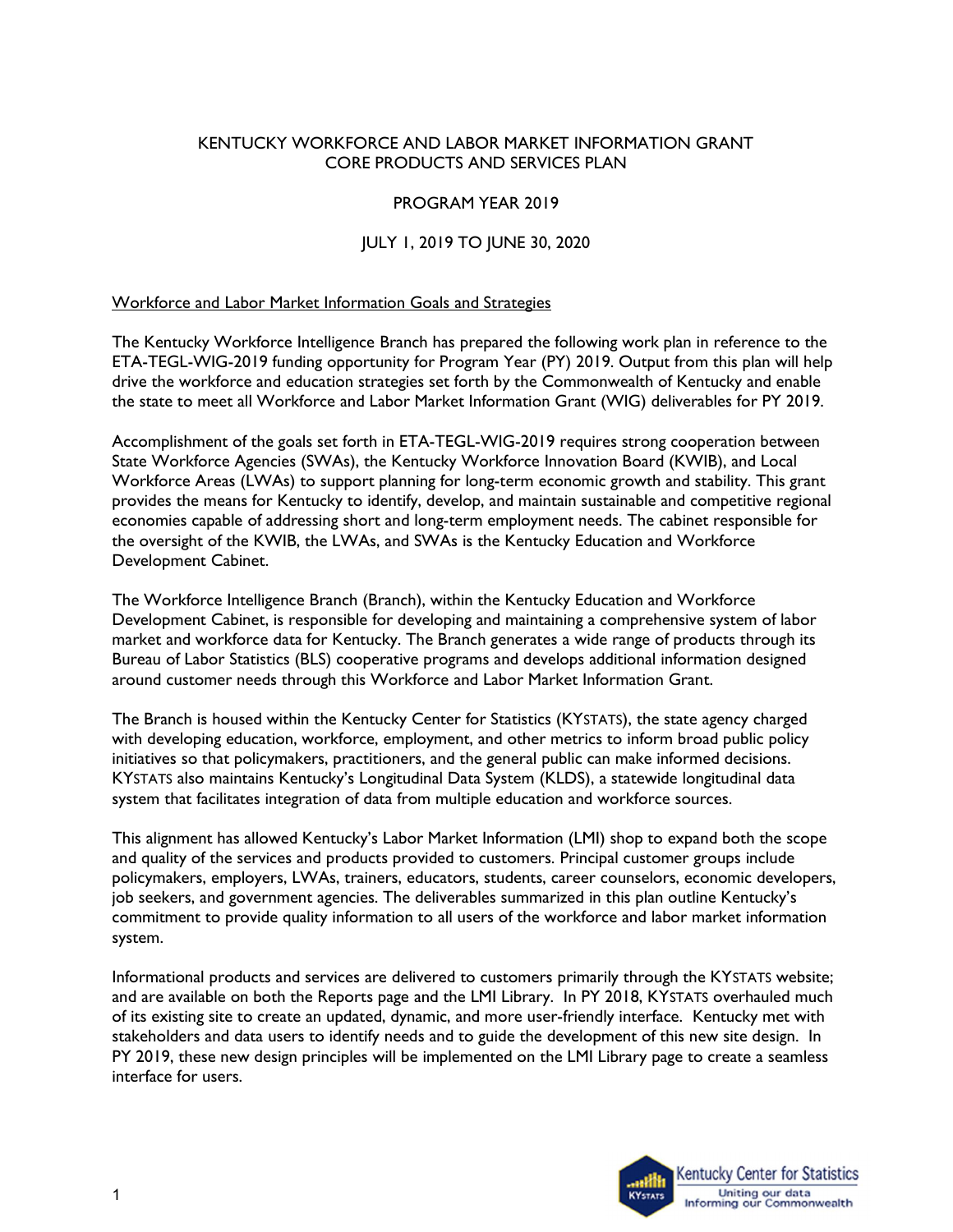In addition, workforce and labor market information is distributed via printed publications, correspondence, and personal interaction. The Branch is a consistent provider of workforce information, economic analysis, and other relevant tools that empower employers, students, job seekers, workers, educators, and policymakers in decision-making and planning. As with the new website layout, Kentucky consults with various groups to elicit feedback on existing products and to determine customer needs for additional ones.

In PY 2018, Kentucky continued its communications plan with the LWAs and expanded outreach to more effectively market the LMI data and products available. This enhanced communication with the LWAs will continue in PY 2019 and drive development of new reports and products for this key user group.

Frequent communication between KYSTATS and other user groups will enable the Branch to provide the economic and education data and analysis needed by customers and policymakers. This information is vital as Kentucky creates and develops economic growth strategies, and as the state supports WIOA.

This PY 2019 WIG plan depicts a workforce and labor market information system consisting of strategic partnerships that meet the ever growing and changing demands of all customer groups.

#### Statement of Work Deliverables

1. Workforce Information Database (WID)

During the upcoming program year, Kentucky will continue to populate, maintain, and update all of the designated core tables in the WID with state and local data. Kentucky will work with information technology staff to streamline the process of uploading data, and train additional staff in the administration of the database.

Kentucky will continue using the Infogroup, Inc., Employer Database (EMPDB) to provide customers with employer information in PY 2019. All Infogroup Employer Database updates will be incorporated into Kentucky's WID and the data from the EMPDB table will be made available to the public via the Find Employers tool on Kentucky's LMI site.

Kentucky is currently maintaining WID Database Version WID 2.7. In PY 2019, Kentucky will implement the update to WID Version 2.8.

The tasks to meet this objective are:

| Task                                                                                | Task Focus                          | <b>Milestones</b> | <b>Principal Customers</b>                                                                                                                      |
|-------------------------------------------------------------------------------------|-------------------------------------|-------------------|-------------------------------------------------------------------------------------------------------------------------------------------------|
| Perform routine updates of core tables,<br>including current cycle projections data | Data update                         | Ongoing           | LWA boards, employers, educators,<br>students, career counselors, economic<br>developers, policymakers, job seekers, and<br>government agencies |
| Implement WID Version 2.8                                                           | lData<br><b>Structure</b><br>Update | llune 2020        | <b>S</b> ame                                                                                                                                    |
| Incorporate Infogroup EMPDB updates into<br>the WID semi-annually                   | Data update                         | As available      | Same                                                                                                                                            |

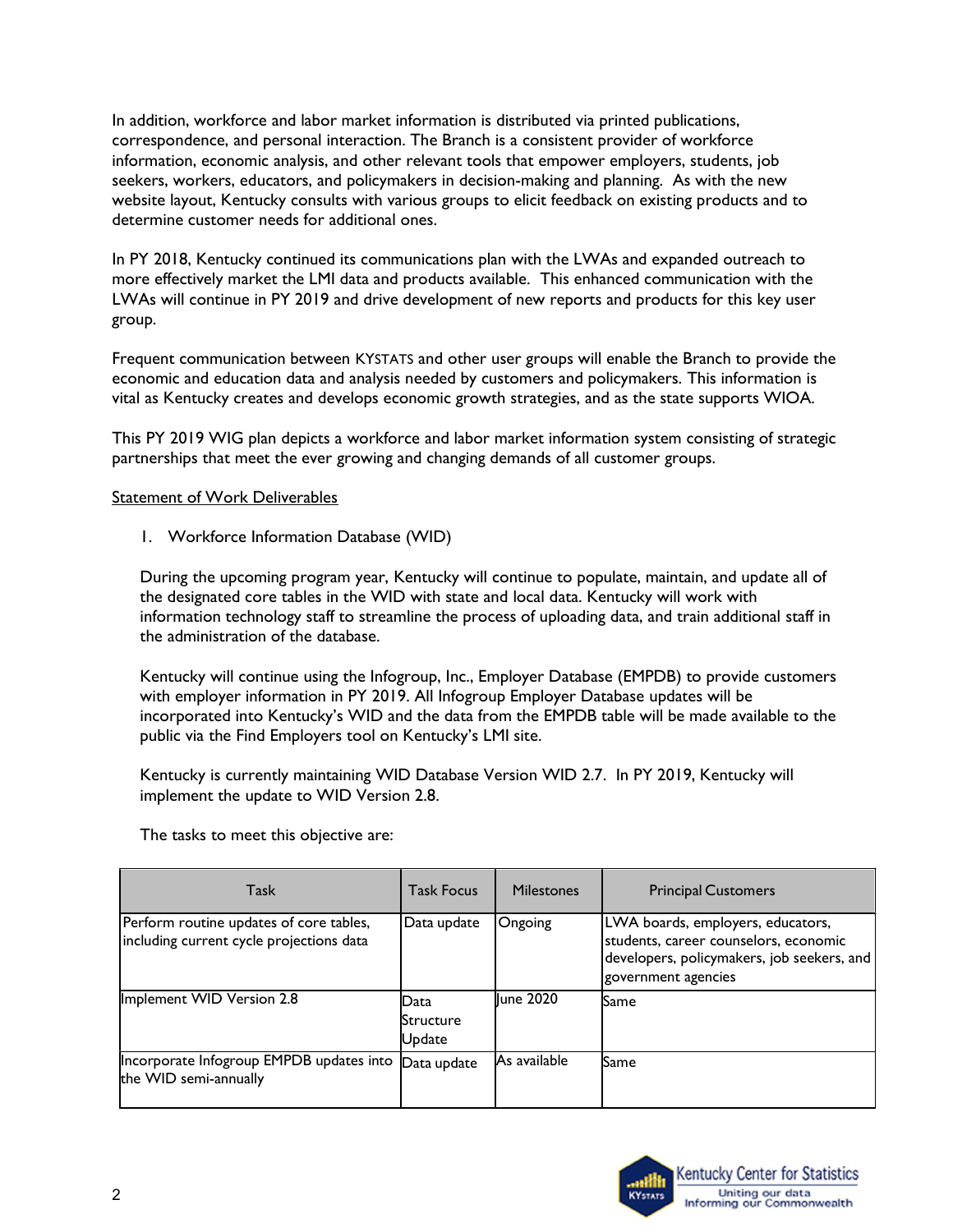| Task                                                                                                                  | <b>Task Focus</b>                 | <b>Milestones</b> | <b>Principal Customers</b> |
|-----------------------------------------------------------------------------------------------------------------------|-----------------------------------|-------------------|----------------------------|
| Maintain employer search module on<br>LMI webpage on KYSTATS website                                                  | Data update                       | lAs available     | Same                       |
| Streamline processing of data uploads<br>and revisions and expand staff training<br>on WID requirements and processes | Capacity<br>building/<br>Training | Ongoing           | LMI Staff                  |
| <b>Estimated Cost</b>                                                                                                 |                                   |                   | \$116,512                  |

2. State and local industry and occupational employment projections

During PY 2018, Kentucky implemented the BLS separations methodology to produce sub-state, long-term industry and occupational projections for the period 2016-2026.

Kentucky also collaborated for the first time with external organizations, including state and local economic and workforce development agencies, Chambers of Commerce, and LWAs, to obtain feedback on preliminary industry projections. These partners can provide valuable insight on upcoming or planned local economic events, including business closings, expansions, and locations; which may impact, or help validate, the preliminary industry projections produced by the Branch. This collaboration will continue in PY 2019.

During the first month of PY 2019, Kentucky will finalize its long-term occupational projections for sub-state areas. Kentucky will utilize Tableau software to produce and publish a new interactive and dynamic Occupational Outlook dashboard incorporating these new estimates.

In PY 2019, Kentucky will produce statewide, long-term occupational projections for the period 2018-2028. In addition, Kentucky will produce statewide, short-term projections to 2021, using 2019 as a base year, and submit these projections to the Projections Managing Partnership (PMP).

Current projections cycle data will be made available on the LMI webpage and incorporated into the WID. Finalized estimates will also be incorporated into various LMI tools and publications.

| Task                                                                                                                               | <b>Task Focus</b>                      | <b>Milestones</b> | <b>Principal Customers</b>                                                                                                                         |
|------------------------------------------------------------------------------------------------------------------------------------|----------------------------------------|-------------------|----------------------------------------------------------------------------------------------------------------------------------------------------|
| Produce and publish sub-state, long-<br>term projections (2016-2026)                                                               | Data Quality/ Data July 2019<br>Update |                   | LWA boards, employers,<br>educators, students, career<br>counselors, economic developers,<br>policymakers, job seekers, and<br>government agencies |
| Utilize finalized statewide and sub-state,<br>long-term projections to produce an<br>interactive Occupational Outlook<br>dashboard | Data Delivery                          | July 2019         | Same                                                                                                                                               |

Kentucky will also continue to explore possible methods to produce five year projections.

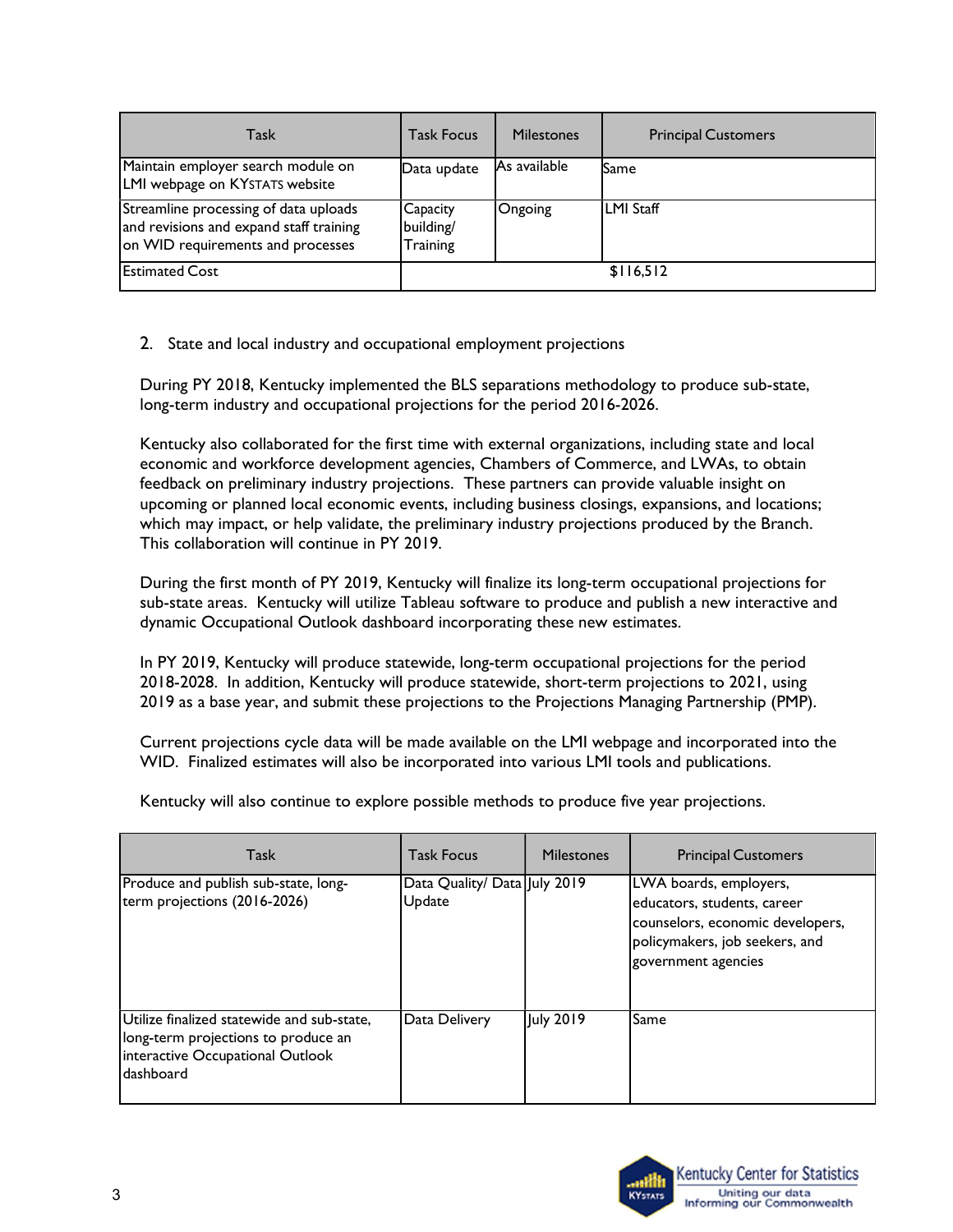| Task                                                                                                                                                                                        | <b>Task Focus</b> | <b>Milestones</b>                             | <b>Principal Customers</b> |
|---------------------------------------------------------------------------------------------------------------------------------------------------------------------------------------------|-------------------|-----------------------------------------------|----------------------------|
| Update NAICS time-series to include<br>2018 employment data                                                                                                                                 | Data Update       | December 2019 Same                            |                            |
| Develop statewide, short-term<br>projections (2019-2021) using 2019 as<br>base year                                                                                                         | Data Update       | March 2020                                    | Same                       |
| Develop statewide, long-term<br>occupational and industry projections<br>using Projections Suite and<br>implementing the BLS separations<br>methodology, and submit estimates to<br>the PMP | Data Update       | <b>July 2020</b>                              | Same                       |
| Collaborate with economic and workforce<br>development agencies to obtain feedback on Quality<br>preliminary industry level projection for<br>statewide, long-term projections              | Outreach/ Data    | llune 2020                                    | Same                       |
| Populate WID with current cycle<br>projections data and publish estimates on<br>labor market information webpage                                                                            | Data Delivery     | As new<br>projections<br>become<br>lavailable | Same                       |
| Continue to explore methods in Projections Product<br>Suite (and alternate models) to produce five Development<br>year projections at the state and sub-state<br>levels                     |                   | Ongoing                                       | LMI Staff                  |
| <b>Estimated Cost</b>                                                                                                                                                                       |                   |                                               | \$82,530                   |

## 3. Employee development and LMI training for service delivery

Kentucky will continue providing LMI training for State Workforce Agency personnel, local workforce development area professionals and board members, and job center staff.

In PY 2018, the Kentucky LMI shop participated in a series of mini-conferences held throughout the state. In PY 2019, KYSTATS will be holding its statewide Data Use Conference, a two-day conference in which a variety of workforce and educational data and information will be presented. The two-day event is designed to provide education and training on the labor market, workforce, and education products and services available through KYSTATS to State Workforce Agency personnel, local and regional workforce development area professionals and board members, and job center staff. Other target audience groups for this series include education and workforce practitioners and policymakers as well as key economic development partners and stakeholders.

In addition, the Branch will continue to consult with state and LWA professionals and confer with other organizations involved in policy making regarding workforce information issues and customer needs. Stakeholder meetings and focus groups will allow Kentucky to garner feedback from customers on a continual basis. Kentucky will utilize this feedback to evaluate customer satisfaction

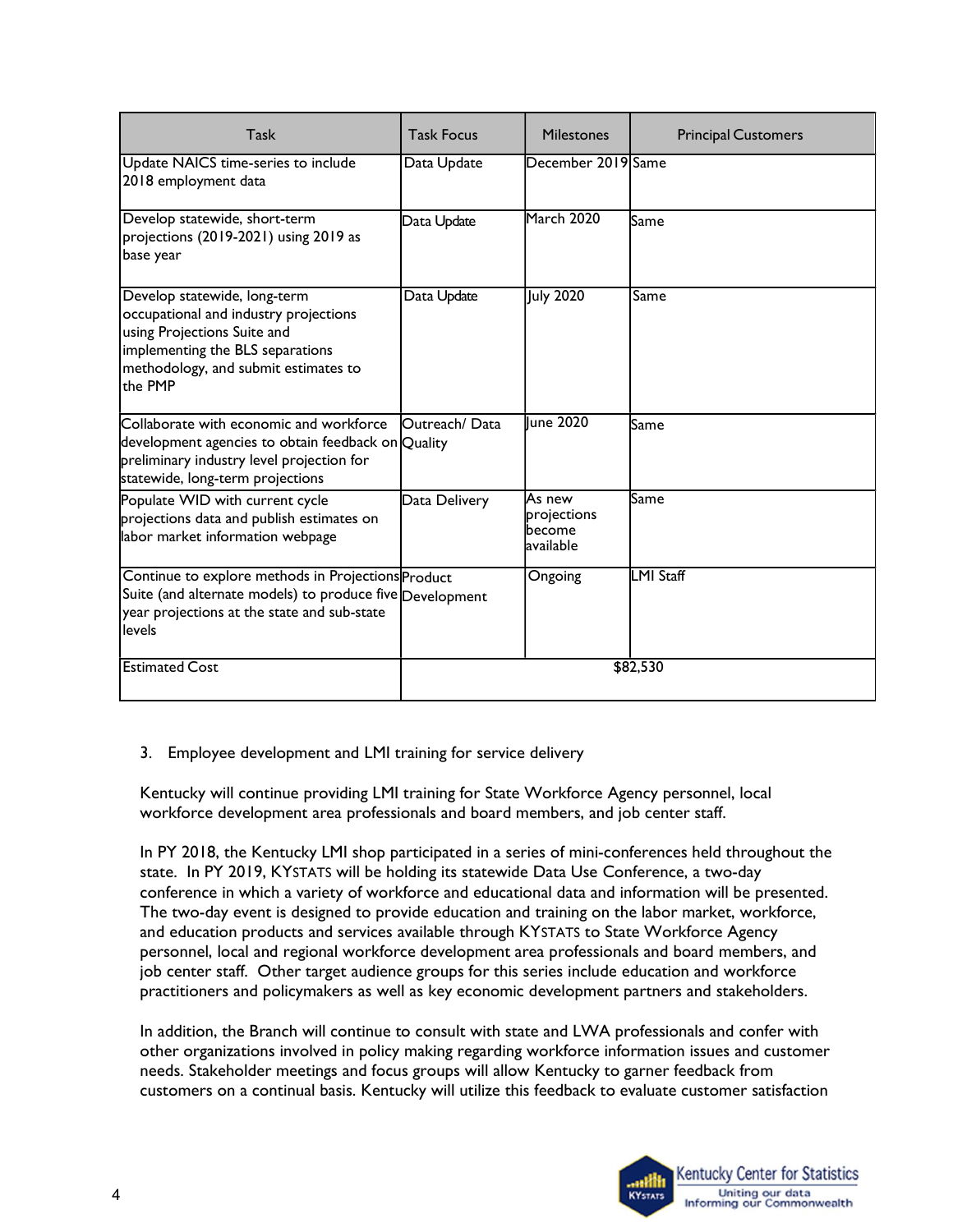with both existing and newly developed LMI products, and to drive new product development. This customer input will be essential for Kentucky to identify the information and analysis most useful for customers. Regular exchanges of ideas between users and suppliers of workforce information will also occur through meetings, demonstrations, focus groups, and conferences.

Throughout PY 2019, Kentucky will be proactive in its exchanges with LWAs and other customer groups. Rather than waiting for customer requests for information, Kentucky will continue to routinely push out new products as they become available. This "product push" will provide customers with much needed information, and also inform them of the wide range of data and analysis available from the LMI shop.

To further increase visibility, Kentucky will actively market its LMI products and services. Working in collaboration with KYSTATS' communications staff, Kentucky will issue press releases, conduct presentations and workshops, and provide users with "one-pager" summaries of new LMI products and tools as they become available.

Internal staff development will also be a priority in PY 2019. In addition to attending the program specific technical trainings offered by the BLS and the PMP, Kentucky LMI staff will receive training on analytic and data visualization software (including Tableau and ArcGIS) to enhance LMI product design and delivery. Staff will also participate in state and national conferences and workshops to share best practices and learn from other workforce, education, and labor market information professionals.

In addition, Kentucky will develop detailed process documentation for existing and future staff. This documentation process, begun in PY 2018, will continue throughout PY 2019 and will be utilized in the training of new employees, as well as the cross-training of existing staff; and will ensure adherence to program methods and procedures, and continuity of service delivery to customers.

| Task                                                                                                                                                                                                                                                              | Task Focus                     | <b>Milestones</b> | <b>Principal Customers</b>                                                                                                                         |
|-------------------------------------------------------------------------------------------------------------------------------------------------------------------------------------------------------------------------------------------------------------------|--------------------------------|-------------------|----------------------------------------------------------------------------------------------------------------------------------------------------|
| Provide education and training, through<br>conferences, presentations, and<br>workshops on LMI products and<br>services to state workforce agency<br>personnel, local workforce development<br>area professionals, job center staff, and<br>other key user groups | Training/Outreach              | Ongoing           | LWA boards, employers,<br>educators, students, career<br>counselors, economic developers,<br>policymakers, job seekers, and<br>government agencies |
| Continue consultation with LWAs and<br>organizations through meetings, focus<br>groups, and other methods to determine<br>lcustomer needs                                                                                                                         | <b>P</b> roduct<br>Development | Ongoing           | Same                                                                                                                                               |
| Continue proactive marketing strategy to<br>lincrease visibility of LMI                                                                                                                                                                                           | Marketing                      | Ongoing           | Same                                                                                                                                               |
| Maintain "product push" to provide<br>customers with new products as they<br>become available                                                                                                                                                                     | Information<br>Delivery        | Ongoing           | Same                                                                                                                                               |

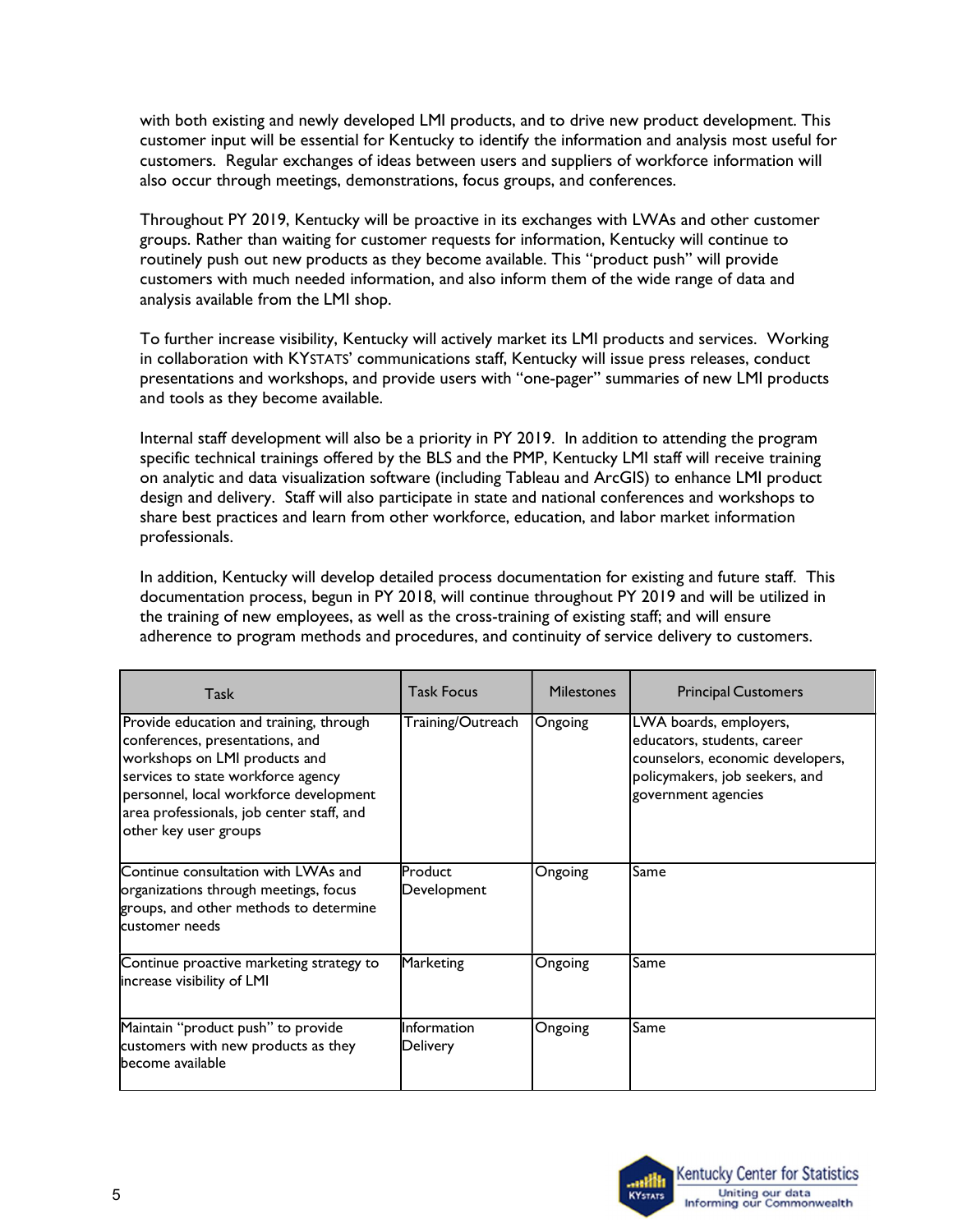| Task                                                                                                                                                                                                           | <b>Task Focus</b>              | <b>Milestones</b> | <b>Principal Customers</b> |
|----------------------------------------------------------------------------------------------------------------------------------------------------------------------------------------------------------------|--------------------------------|-------------------|----------------------------|
| Attend program specific technical<br>trainings as well as analytic and data<br>visualization software trainings, and<br>participate in workshops and<br>conferences at the state, local and<br>Inational level | Capacity building/<br>Training | Ongoing           | LMI Staff                  |
| Continue development of detailed process<br>documentation for existing and future staff<br>to maintain adherence to program<br>procedures and ensure service delivery                                          | Capacity building/<br>Training | <b>Ongoing</b>    | <b>LMI Staff</b>           |
| <b>Estimated Cost</b>                                                                                                                                                                                          |                                |                   | \$101,950                  |

#### 4. Annual performance report

In PY 2019, Kentucky will prepare and submit an annual performance report to ETA summarizing grant activities for the program year. This performance report will list the core deliverables and activities as specified by ETA-TEGL-WIG-2019 and will be submitted by October 1, 2020.

5. Statewide annual economic analysis report

In PY 2019, Kentucky will conduct state, local, and/or regional studies and economic analyses of value to the Governor, the Kentucky General Assembly, and state and local workforce development boards and to provide information and support for education and workforce development initiatives, including support for WIOA, and in response to major layoffs or disasters. Analyses will be made available in both printed form and through dynamic reports accessible through the KYSTATS website.

One such report is the Kentucky Future Skills Report (KFSR), an interactive report that utilizes historic workforce supply, current employment outcomes, and future workforce demand to assist policymakers, practitioners, and the public in making education and workforce decisions. The KFSR is available online and will be updated and maintained throughout PY 2019.

Kentucky also launched a monthly LMI newsletter in PY 2018. The Labor Force Update provides timely analysis and information on various LMI topics. Publication of the monthly newsletter will continue throughout PY 2019.

Kentucky will also publish analyses based on customer needs. The broad scope of KYSTATS' partnerships within the education and workforce community has allowed the Branch to build upon existing relationships and cultivate new ones, increasing the interaction between LMI and its key customer groups. The communication and feedback from these customer groups will be the driving force behind the economic analyses and products produced by the Branch in PY 2019.

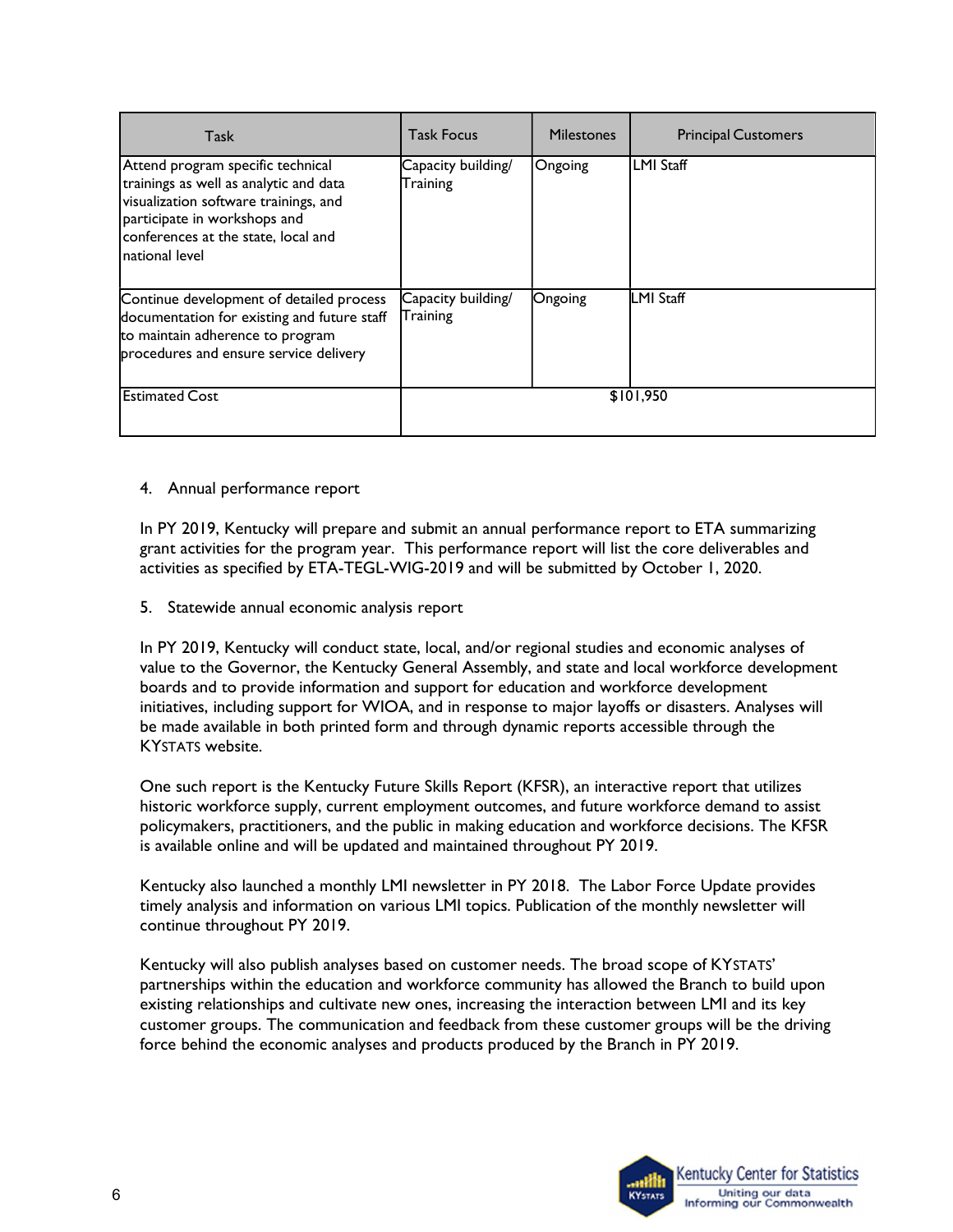The alignment with KYSTATS also provides the opportunity for use and analysis of data beyond the scope of that traditionally produced in Kentucky's LMI shop alone, namely that produced through the BLS cooperative programs and ETA projections.

In addition, Kentucky has partnered with the University of Kentucky's, Center for Business and Economic Research (CBER) to enhance the economic analyses provided on the state's workforce and labor market data. CBER will monitor employment trends in the state, analyze the state's Unemployment Insurance Claims data, and study Kentucky's labor force participation rates across demographic groups and geographic areas.

| Task                                                                                                                                                                          | <b>Task Focus</b>                   | <b>Milestones</b> | <b>Principal Customers</b>                                                                                                                      |
|-------------------------------------------------------------------------------------------------------------------------------------------------------------------------------|-------------------------------------|-------------------|-------------------------------------------------------------------------------------------------------------------------------------------------|
| Conduct state, local, and regional studies<br>and analyses to produce detailed economic Delivery<br>and workforce analyses, reports, and tools<br>ltailored to customer needs | IInformation                        | Ongoing           | LWA boards, employers, educators,<br>students, career counselors, economic<br>developers, policymakers, job seekers,<br>and government agencies |
| Maintain and publish the KFSR online                                                                                                                                          | Information<br>Delivery             | Ongoing           | Same                                                                                                                                            |
| Expand outreach and interaction with<br>LWAs, the business community,<br>economic development, and other<br>workforce agencies to identify areas<br>needing analysis          | Outreach/<br>Product<br>Development | Ongoing           | Same                                                                                                                                            |
| Increase and cultivate relationships with<br>education community to identify areas<br>needing analysis                                                                        | Outreach/<br>Product<br>Development | Ongoing           | Same                                                                                                                                            |
| Leverage additional data and resources<br>available through alignment with<br>KYSTATS to develop new products<br>utilizing both KYSTATS and BLS/ETA<br>data                   | Product<br>Development              | Ongoing           | Same                                                                                                                                            |
| $\mathsf W$ ork in collaboration with CBER to<br>develop, conduct and publish various<br>economic analyses                                                                    | Information<br>Delivery             | Ongoing           | Same                                                                                                                                            |
| Continue cooperation and participation in<br>the US Census LED project                                                                                                        | Data Delivery                       | Ongoing           | Same                                                                                                                                            |
| <b>Estimated Cost</b>                                                                                                                                                         |                                     |                   | \$77,675                                                                                                                                        |

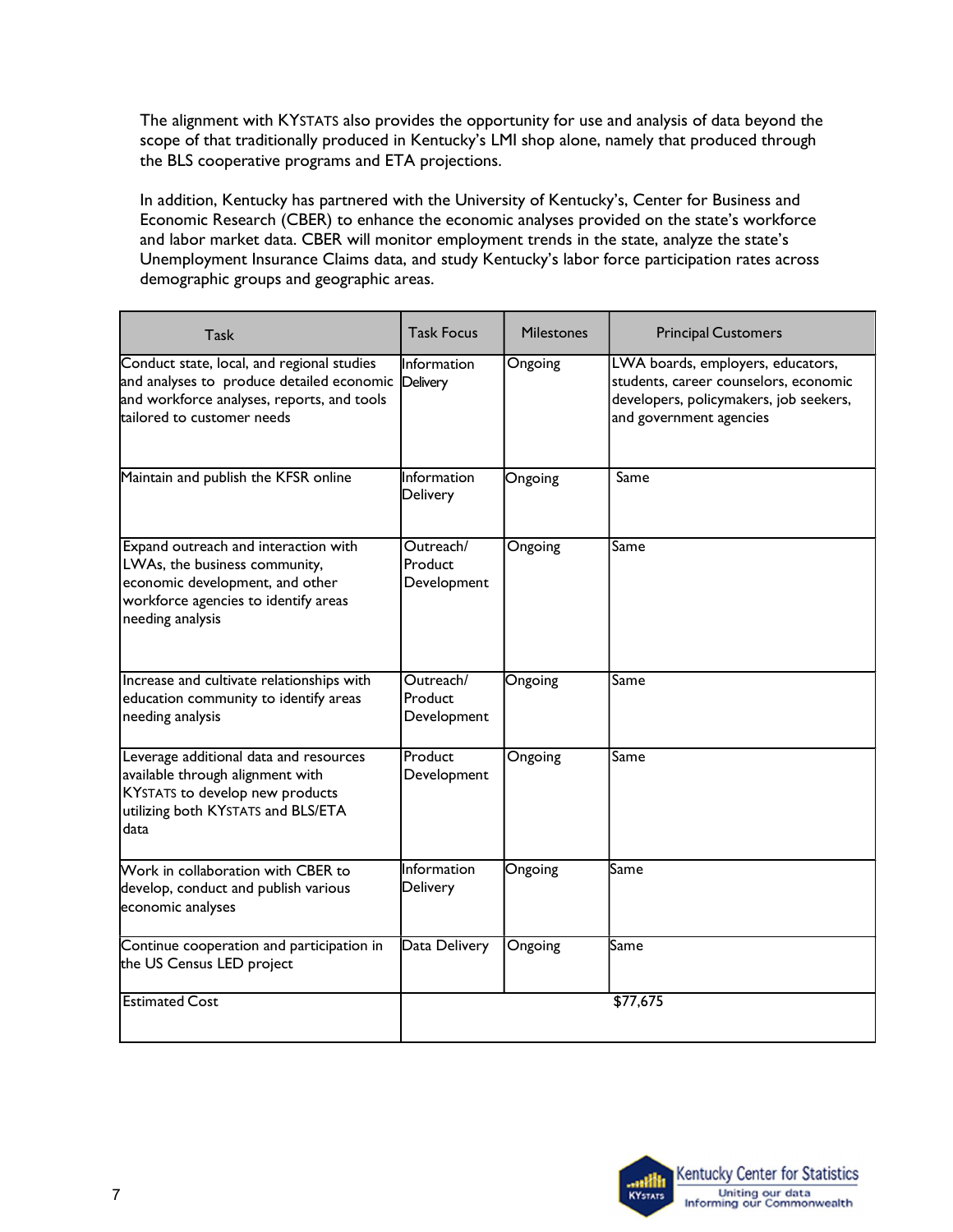6. Other economic and workforce and labor market information reports and products

In PY 2019, Kentucky will redesign its LMI webpage to create an updated, more-user friendly interface that aligns with the redesigned KYSTATS website. Kentucky will utilize the dynamic, redesigned site to publish standard LMI products, as well as new tools and products designed around feedback received from stakeholders and data users.

Kentucky will utilize Tableau software to give customers the ability to define and generate reports based on user-selected data and geography. Users will be able to create and view customized reports and maps, download files, and produce printable reports. Static tables and maps will also be published. For researchers and others seeking to download large amounts of data, Excel tables for current and historical data sets will be made available.

Traditional LMI publications, including state and area occupational outlooks, workforce profiles, economic analyses and reports will be enhanced and published throughout the year. Kentucky will revamp its existing Occupational Outlook, to produce a new, dynamic, Tableau-based Occupational Outlook to 2026. Likewise, the traditional Kentucky Career Profiles publication will be replaced with an interactive Career Explorer tool that incorporates occupational descriptions, skills, demand, and wage data.

In PY 2019, Kentucky will also begin publication of quarterly reports tailored for each of the state's ten LWAs, The Workforce Overview Report for Kentucky Regions (WORKR) will be produced throughout the upcoming year, utilizing the most recent LMI data available for each area. Development on the WORKR Profiles began in PY 2018. Kentucky worked with the LWAs directly to identify the elements needed by these key stakeholders, and to elicit feedback on the publication design. This new product is in the final draft stages, with plans to publish in early PY 2019.

Kentucky will continue to update the interactive Tableau-based reports launched in 2018, including the Industry Profiler and the Civilian Labor Force Report (CLFR). Kentucky will also continue to produce the monthly LMI Newsletter, the Labor Force Update.

Throughout the program year, Kentucky will work to improve these publications and develop new ones.

The website also continues to facilitate customer contact. The Contact Us page on the KYSTATS website allows users to comment and provide feedback, and the Data Request Form allows customers to easily request data and other information. Website users can also sign up to join the KYSTATS/LMI listserv.

Site visits and page views are tracked using Google Analytics. Kentucky will use these metrics to assess which data sets, publications, and other products are most utilized by customers.

| Task                              | <b>Task Focus</b> | <b>Milestones</b> | <b>Principal Customers</b>                                                                                               |
|-----------------------------------|-------------------|-------------------|--------------------------------------------------------------------------------------------------------------------------|
| Maintain labor market information | Information       | Ongoing           | LWA boards, employers,                                                                                                   |
| delivery system                   | Delivery          |                   | educators, students, career<br>counselors, economic developers,<br>policymakers, job seekers, and<br>government agencies |